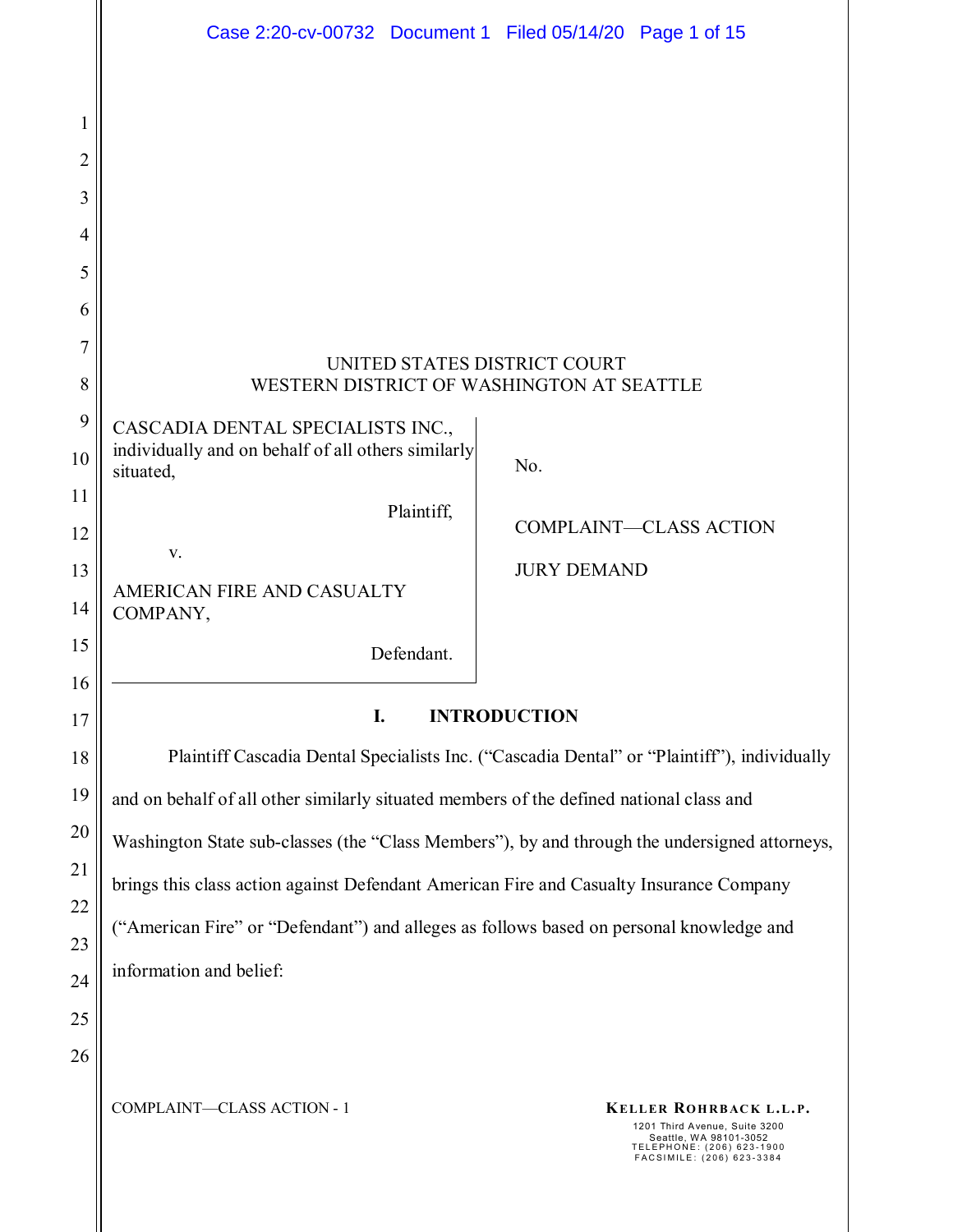#### **II. JURISDICTION AND VENUE**

1. This Court has subject matter jurisdiction pursuant to the Class Action Fairness Act of 2005, 28 U.S.C. § 1332(d), because at least one Class member is of diverse citizenship from Defendant, there are 100 or more Class members nationwide, and the aggregate amount in controversy exceeds \$5,000,000. The Court has supplemental jurisdiction over Plaintiff's state law claims under 28 U.S.C. § 1367.

2. Venue is proper in this District pursuant to 28 U.S.C. § 1391(b)(3) because the Court has personal jurisdiction over Defendant, a substantial portion the alleged wrongdoing occurred in this District and the state of Washington, and Defendant has sufficient contacts with this District and the state of Washington.

3. Venue is proper in the Western District of Washington pursuant to 28 U.S.C. § 1391(b)(2) because a substantial part of the events or omissions giving rise to the claims at issue in this Complaint arose in this District. Plaintiff's business is located in Bellevue, King County. This action is therefore appropriately filed in the Seattle Division because a substantial portion of the events giving rise to this lawsuit arose in King County.

#### **III. PARTIES**

4. Plaintiff Cascadia Dental Specialists Inc. owns and operates a dental business located at 14700 NE 8<sup>th</sup> St. Ste. 205, Bellevue, WA 98007.

5. Defendant American Fire and Casualty Company is an insurance carrier incorporated and domiciled in New Hampshire, with its principal place of business in Boston, Massachusetts.

6. American Fire is authorized to write, sell, and issue business insurance policies in the District of Columbia and forty-nine (49) states, including Washington. American Fire

COMPLAINT—CLASS ACTION - 2 **KELLER ROHRBACK L.L.P.**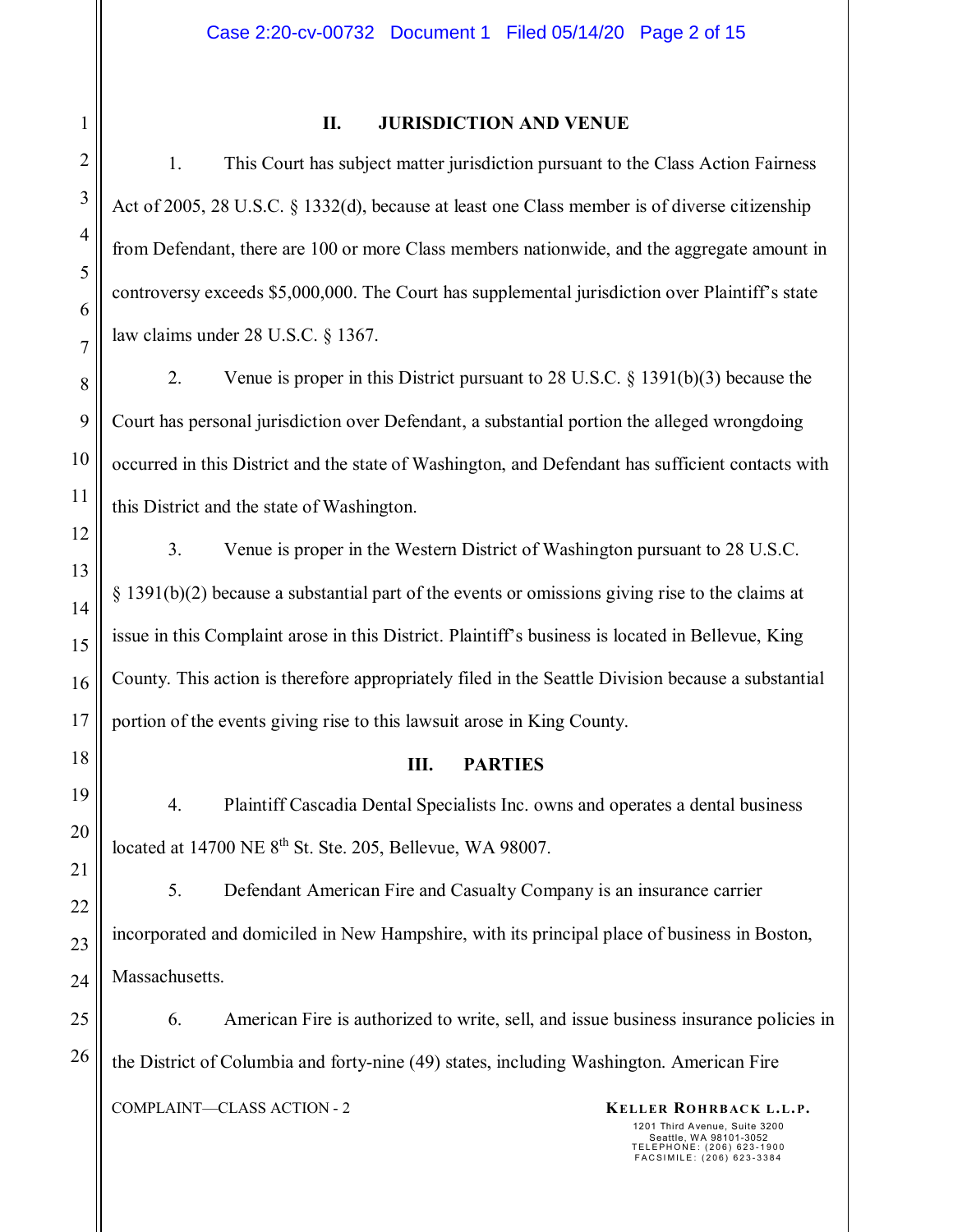2 conducted business in Washington by selling and issuing business insurance policies to policyholders including Plaintiff.

#### **IV. NATURE OF THE CASE**

7. Due to COVID-19 and a state-ordered mandated closure, Plaintiff's dental business has been interrupted, curtailed, and suspended.

8. Plaintiff intended to rely on its business insurance to maintain income in case of an insured loss. This lawsuit is filed to ensure that Plaintiff and other similarly-situated policyholders receive the insurance benefits to which they are entitled and for which they paid.

9. American Fire issued one or more insurance policies to Plaintiff, including the Commercial Protector Policy and related endorsements (collectively, "the Policy"), insuring Plaintiff's property and business and other coverages from July 1, 2019, to July 1, 2020.

10. Plaintiff's business property includes property owned and/or leased by Plaintiff and used for general business purposes for the specific purpose of operating a dental business and other business activities.

11. Defendant American Fire's insurance policy issued to Plaintiff promises to pay Plaintiff for "direct physical loss of or physical damage to" covered property.

12. The Policy includes coverage for risks of both damage to and loss of covered property.

13. Defendant American Fire's insurance policy issued to Plaintiff includes Business Income Coverage, Extra Expense Coverage, Extended Business Income Coverage and Civil Authority Coverage.

25

1

3

4

5

6

7

8

9

10

11

12

13

14

15

16

17

18

19

20

21

22

23

24

26

14. Plaintiff paid all premiums for the coverage when due.

COMPLAINT—CLASS ACTION - 3 **KELLER ROHRBACK L.L.P.**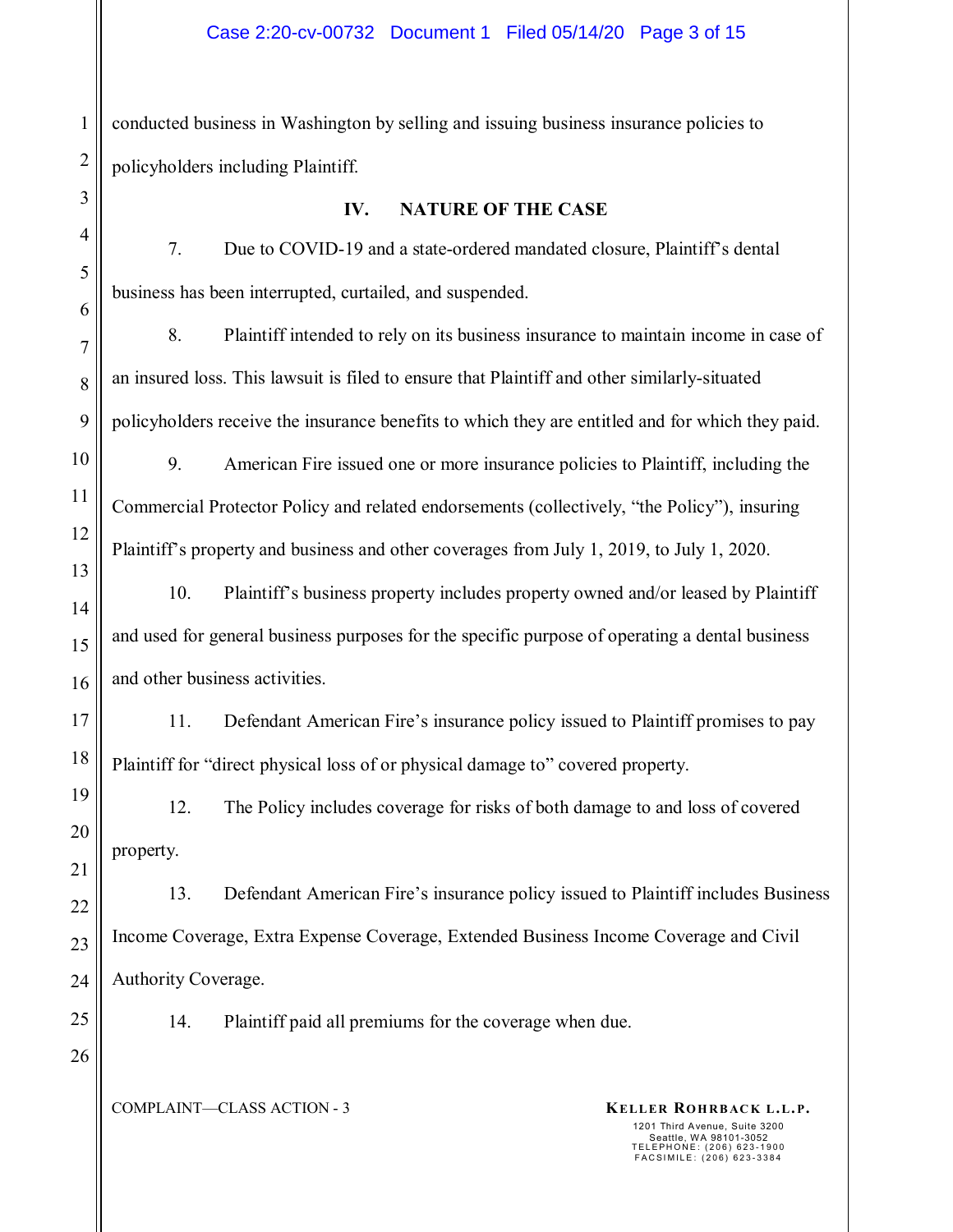| 1              | On or about January 2020, the United States of America saw its first cases of<br>15.                                                                                                                                                                                                                                                                                                                                                                    |                                                                                  |                                                                                 |  |  |  |  |  |
|----------------|---------------------------------------------------------------------------------------------------------------------------------------------------------------------------------------------------------------------------------------------------------------------------------------------------------------------------------------------------------------------------------------------------------------------------------------------------------|----------------------------------------------------------------------------------|---------------------------------------------------------------------------------|--|--|--|--|--|
| $\overline{c}$ | persons infected by COVID-19, which has been designated a worldwide pandemic.                                                                                                                                                                                                                                                                                                                                                                           |                                                                                  |                                                                                 |  |  |  |  |  |
| 3              | 16.                                                                                                                                                                                                                                                                                                                                                                                                                                                     |                                                                                  | In light of this pandemic, on February 29, 2020, Washington Governor Jay Inslee |  |  |  |  |  |
| $\overline{4}$ | issued Proclamation 20-5, declaring a State of Emergency for all counties in the state of                                                                                                                                                                                                                                                                                                                                                               |                                                                                  |                                                                                 |  |  |  |  |  |
| 5              | Washington as the result of COVID-19. Thereafter, Governor Inslee issued a series of certain                                                                                                                                                                                                                                                                                                                                                            |                                                                                  |                                                                                 |  |  |  |  |  |
| 6              |                                                                                                                                                                                                                                                                                                                                                                                                                                                         |                                                                                  |                                                                                 |  |  |  |  |  |
| 7              | proclamations and orders affecting many persons and businesses in Washington, whether                                                                                                                                                                                                                                                                                                                                                                   |                                                                                  |                                                                                 |  |  |  |  |  |
| 8              | infected with COVID-19 or not, requiring certain public health precautions.                                                                                                                                                                                                                                                                                                                                                                             |                                                                                  |                                                                                 |  |  |  |  |  |
| 9              | 17.                                                                                                                                                                                                                                                                                                                                                                                                                                                     |                                                                                  | On March 19, 2020, Governor Inslee issued Proclamation 20-24, "Restrictions on  |  |  |  |  |  |
| 10             | Non Urgent Medical Procedures." The proclamation provides, in part:                                                                                                                                                                                                                                                                                                                                                                                     |                                                                                  |                                                                                 |  |  |  |  |  |
| 11             | WHEREAS, the health care person protective equipment supply chain in Washington                                                                                                                                                                                                                                                                                                                                                                         |                                                                                  |                                                                                 |  |  |  |  |  |
| 12             | State has been severely disrupted by the significant increased use of such equipment<br>worldwide, such that there are now critical shortages of this equipment for health care                                                                                                                                                                                                                                                                         |                                                                                  |                                                                                 |  |  |  |  |  |
| 13             | workers. To curtail the spread of the COVID-19 pandemic in Washington State and to<br>protect our health care workers as they provide health care services, it is necessary to<br>immediately prohibit all hospitals, ambulatory surgery centers, and dental, orthodontic,<br>and endodontic offices in Washington State from providing health care services,<br>procedures and surgeries that require personal protective equipment, which if delayed, |                                                                                  |                                                                                 |  |  |  |  |  |
| 14             |                                                                                                                                                                                                                                                                                                                                                                                                                                                         |                                                                                  |                                                                                 |  |  |  |  |  |
| 15             |                                                                                                                                                                                                                                                                                                                                                                                                                                                         |                                                                                  |                                                                                 |  |  |  |  |  |
| 16             |                                                                                                                                                                                                                                                                                                                                                                                                                                                         | are not anticipated to cause harm to the patient within the next three months[.] |                                                                                 |  |  |  |  |  |
| 17             | 18.                                                                                                                                                                                                                                                                                                                                                                                                                                                     |                                                                                  | On March 23, 2020, Governor Inslee issued Proclamation 20-25, "Stay Home-       |  |  |  |  |  |
| 18             | State Healthy." The proclamation requires that "[a]ll people in Washington State [] immediately                                                                                                                                                                                                                                                                                                                                                         |                                                                                  |                                                                                 |  |  |  |  |  |
| 19             | cease leaving their home or place of residence except: (1) to conduct or participate in essential                                                                                                                                                                                                                                                                                                                                                       |                                                                                  |                                                                                 |  |  |  |  |  |
| 20             | activities, and/or (2) for employment in essential business activities." The proclamation prohibits                                                                                                                                                                                                                                                                                                                                                     |                                                                                  |                                                                                 |  |  |  |  |  |
| 21             | "all non-essential businesses in Washington State from conducting business, within the                                                                                                                                                                                                                                                                                                                                                                  |                                                                                  |                                                                                 |  |  |  |  |  |
| 22             | limitations provided herein."                                                                                                                                                                                                                                                                                                                                                                                                                           |                                                                                  |                                                                                 |  |  |  |  |  |
| 23             |                                                                                                                                                                                                                                                                                                                                                                                                                                                         |                                                                                  |                                                                                 |  |  |  |  |  |
| 24             | 19.                                                                                                                                                                                                                                                                                                                                                                                                                                                     | Governor Inslee has extended Proclamation 20-25 until May 31, 2020.              |                                                                                 |  |  |  |  |  |
| 25             | 20.                                                                                                                                                                                                                                                                                                                                                                                                                                                     |                                                                                  | By order of Governor Inslee, dentists including Plaintiff were prohibited from  |  |  |  |  |  |
| 26             | providing dental services but for urgent and emergency procedures.                                                                                                                                                                                                                                                                                                                                                                                      |                                                                                  |                                                                                 |  |  |  |  |  |
|                |                                                                                                                                                                                                                                                                                                                                                                                                                                                         | COMPLAINT-CLASS ACTION - 4                                                       | KELLER ROHRBACK L.L.P.                                                          |  |  |  |  |  |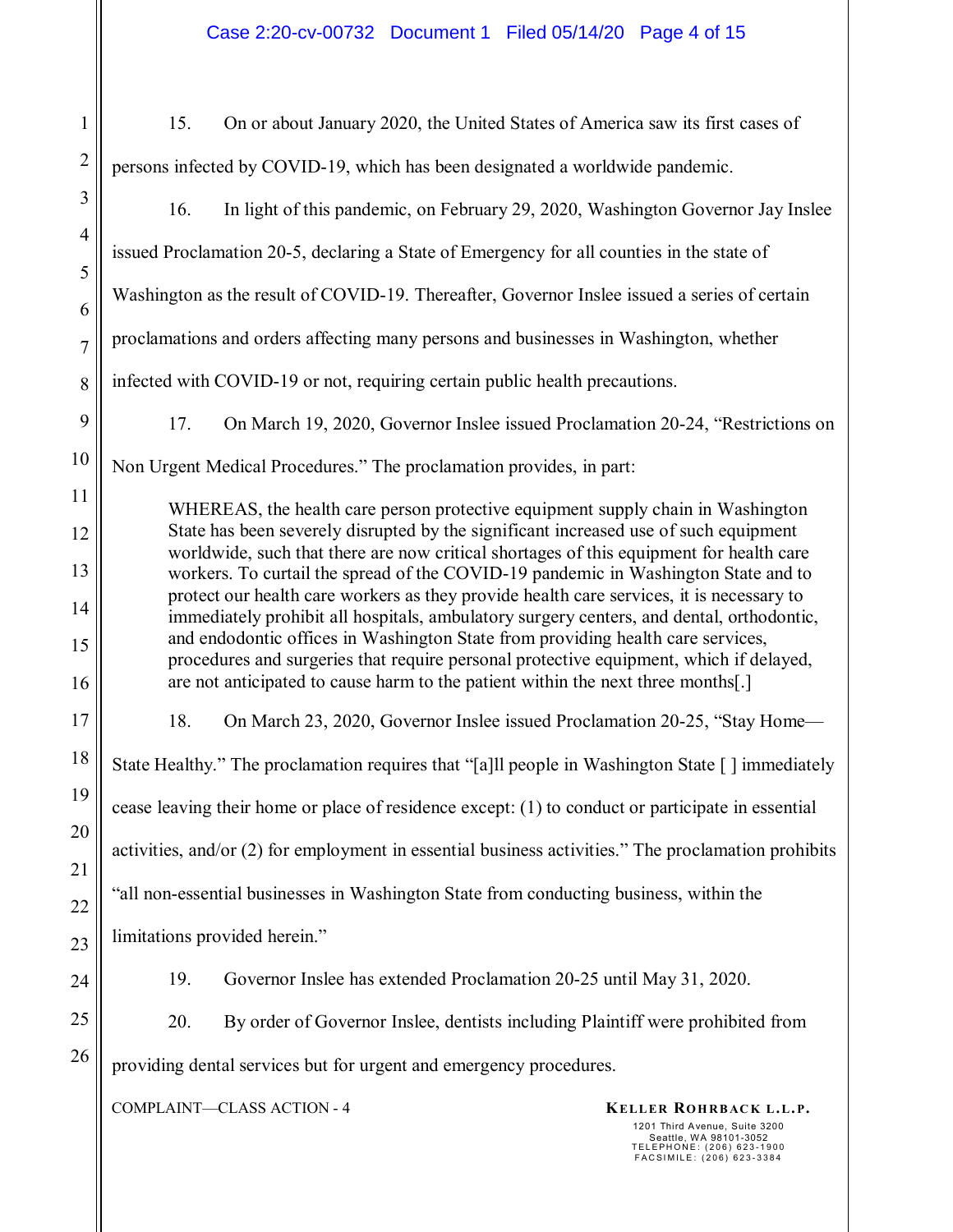COMPLAINT—CLASS ACTION - 5 **KELLER ROHRBACK L.L.P.** 1201 Third Avenue, Suite 3200 Seattle, WA 98101-3052 TELEPHONE: (206) 623-1900 FACSIMILE: (206) 623-3384 1 2 3 4 5 6 7 8 9 10 11 12 13 14 15 16 17 18 19 20 21 22 23 24 25 26 21. No COVID-19 virus has been detected on Plaintiff's business premises. 22. Plaintiff's property has sustained direct physical loss and/or damage related to COVID-19 and/or the proclamations and orders. 23. Plaintiff's property will continue to sustain direct physical loss or damage covered by the American Fire policy or policies, including but not limited to business interruption, extra expense, interruption by civil authority, and other expenses. 24. Plaintiff's property cannot be used for its intended purposes. 25. As a result of the above, Plaintiff has experienced and will experience loss covered by the American Fire policy or policies. 26. On March 26, 2020, Plaintiff submitted a claim for its losses covered by the Policy. 27. On April 6, 2020, American Fire denied coverage. In a letter to Plaintiff, American Fire stated: This letter is to inform you that we have conducted an investigation for your claim for the reported loss of income due to a declaration of emergency from the American Dental Association and a subsequent, [*sic*] "stay at home" order from the governor of Washington requiring the closure of some businesses for a period of time beginning March 23, 2020 for a time of "at least two weeks." This order directly affected your dental practice forcing a closure of the business until the order has been lifted. 28. Upon information and belief, American Fire has denied and will deny all similar claims for coverage. **V. CLASS ACTION ALLEGATIONS**  29. This matter is brought by Plaintiff on behalf of itself and those similarly situated, under Federal Rules of Civil Procedure 23(b)(1), 23(b)(2), and 23(b)(3). 30. The Classes that Plaintiff seeks to represent are defined as: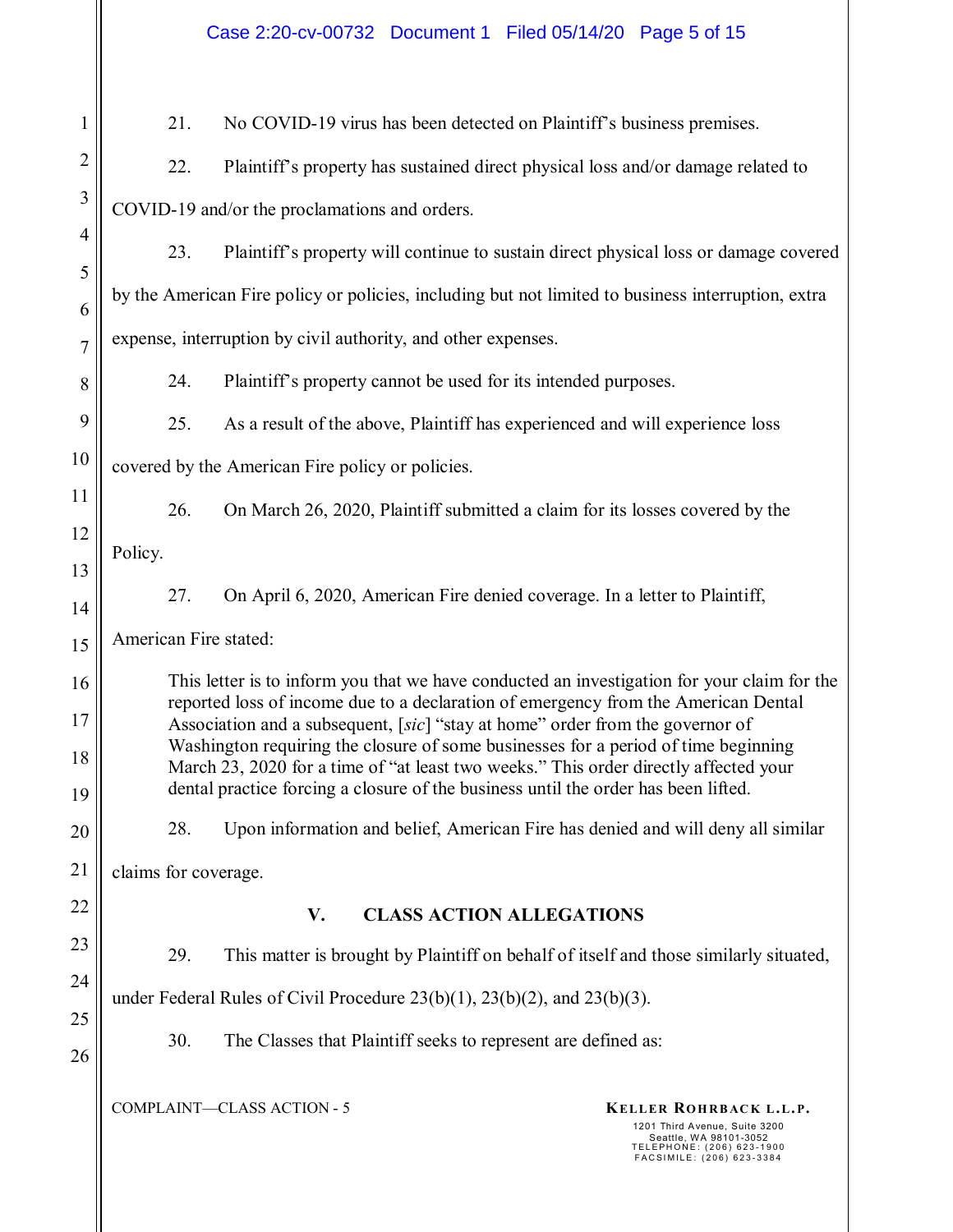A. *Business Income Breach of Contract Class:* All persons and entities in the United States insured under an American Fire policy with Business Income Coverage who suffered a suspension of their business at the covered premises related to COVID-19 and/or orders issued by Governor Inslee, other Governors, and/or other civil authorities and whose Business Income claim has been denied by American Fire.

B. *Business Income Coverage Breach of Contract Washington Subclass:* All persons and entities in the State of Washington insured under an American Fire policy with Business Income Coverage who suffered a suspension of their business at the covered premises related to COVID-19 and/or orders issued by Governor Inslee, and/or other civil authorities and whose Business Income claim has been denied by American Fire.

C. *Business Income Declaratory Relief Class:* All persons and entities in the United States insured under an American Fire policy with Business Income Coverage who suffered a suspension of their business at the covered premises related to COVID-19 and/or orders issued by Governor Inslee, other Governors, and/or other civil authorities.

D. *Business Income Coverage Declaratory Relief Washington Subclass:* All persons and entities in the State of Washington insured under an American Fire policy with Business Income Coverage who suffered a suspension of their business at the covered premises related to COVID-19 and/or orders issued by Governor Inslee, and/or other civil authorities.

COMPLAINT—CLASS ACTION - 6 **KELLER ROHRBACK L.L.P.** E. *Extended Business Income Breach of Contract Class:* All persons and entities in the United States insured under an American Fire policy with Extended Business Income Coverage who suffered a suspension of their business at the covered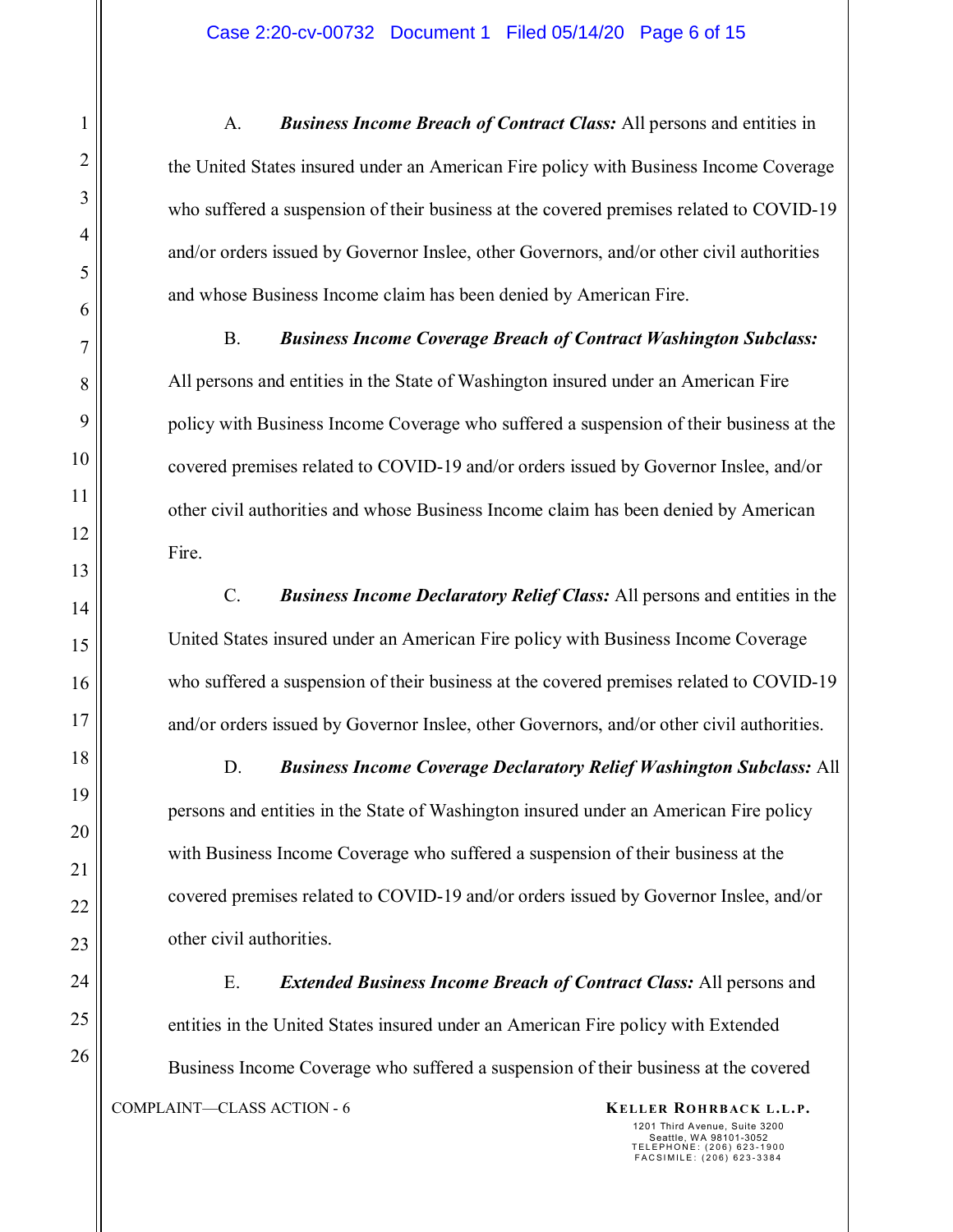premises related to COVID-19 and/or orders issued by Governor Inslee, other Governors, and/or other civil authorities and whose Extended Business Income claim has been denied by American Fire.

F. *Extended Business Income Breach of Contract Washington Subclass:* All persons and entities in the State of Washington insured under an American Fire policy with Extended Business Income coverage who suffered a suspension of their business at the covered premises related to COVID-19 and/or orders issued by Governor Inslee, and/or other civil authorities and whose Extended Business Income claim has been denied by American Fire.

G. *Extended Business Income Declaratory Relief Class:* All persons and entities in the United States insured under an American Fire policy with Extended Business Income Coverage who suffered a suspension of their business at the covered premises related to COVID-19 and/or orders issued by Governor Inslee, other Governors, and/or other civil authorities.

H. *Extended Business Income Declaratory Relief Washington Subclass:* All persons and entities in the State of Washington insured under an American Fire policy with Extended Business Income coverage who suffered a suspension of their business at the covered premises related to COVID-19 and/or orders issued by Governor Inslee, and/or other civil authorities.

COMPLAINT—CLASS ACTION - 7 **KELLER ROHRBACK L.L.P.** I. *Extra Expense Breach of Contract Class***:** All persons and entities in the United States insured under an American Fire policy with Extra Expense Coverage who sought to minimize losses from the suspension of their business at the covered premises in connection with COVID-19 and/or orders issued by Governor Inslee, other Governors,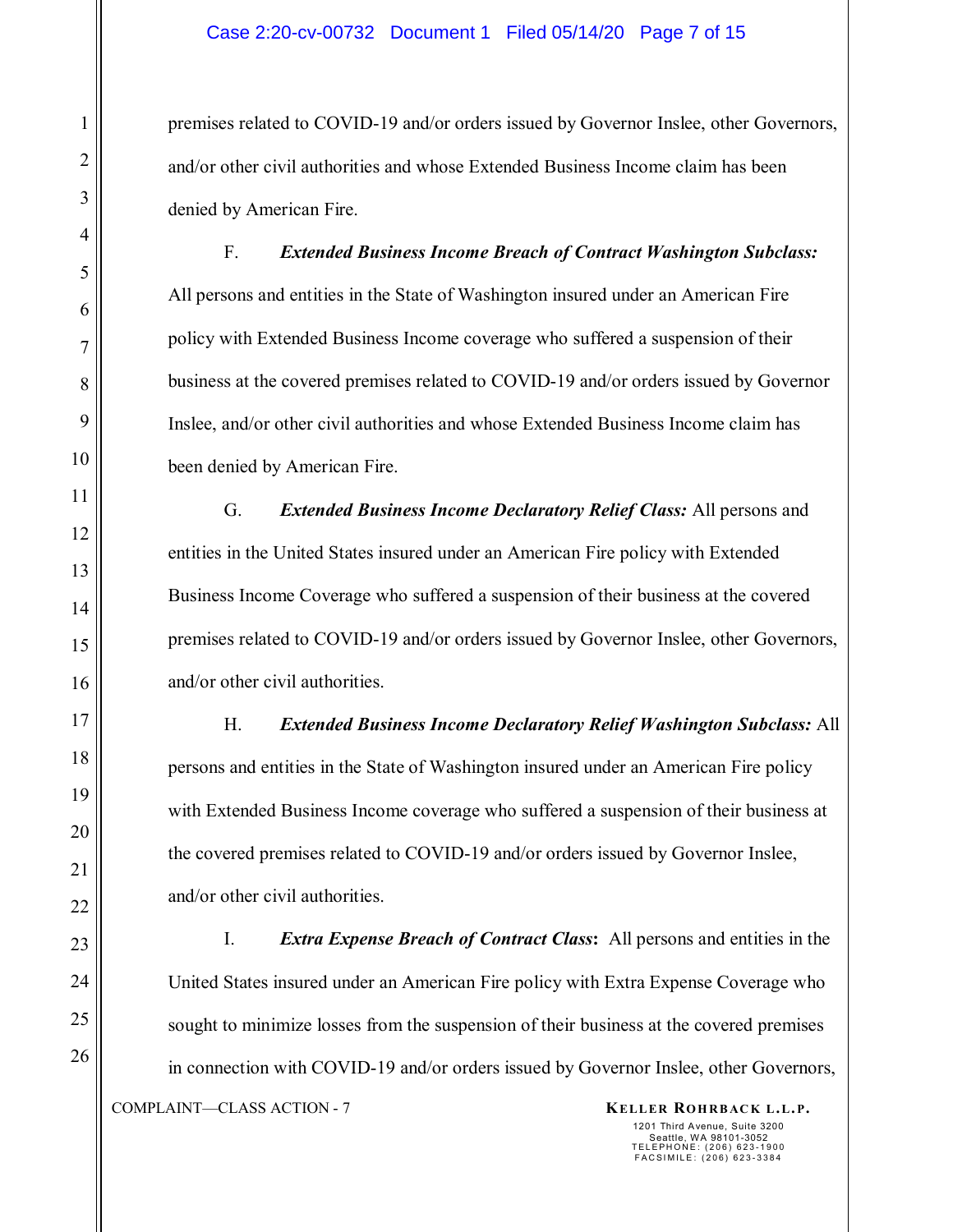and/or other civil authorities and whose Extra Expense claim has been denied by American Fire.

J. *Extra Expense Breach of Contract Washington Subclass***:** All persons and entities in the State of Washington insured under an American Fire policy with Extra Expense coverage who sought to minimize losses from the suspension of their business at the covered premises in connection with COVID-19 and/or orders issued by Governor Inslee, and/or other civil authorities and whose Extra Expense claim has been denied by American Fire.

K. *Extra Expense Declaratory Relief Class:* All persons and entities in the United States insured under an American Fire policy with Extra Expense Coverage who sought to minimize losses from the suspension of their business at the covered premises in connection with COVID-19 and/or orders issued by Governor Inslee, other Governors, and/or other civil authorities.

L. *Extra Expense Declaratory Relief Washington Subclass:* All persons and entities in the State of Washington insured under an American Fire policy with Extra Expense coverage who sought to minimize losses from the suspension of their business at the covered premises in connection with COVID-19 and/or orders issued by Governor Inslee, and/or other civil authorities.

M. *Civil Authority Breach of Contract Class:* All persons and entities in the United States insured under an American Fire policy with Civil Authority Coverage who suffered a suspension of their business and/or extra expense at the covered premises related to COVID-19 and/or orders issued by Governor Inslee, other Governors, and/or

COMPLAINT—CLASS ACTION - 8 **KELLER ROHRBACK L.L.P.**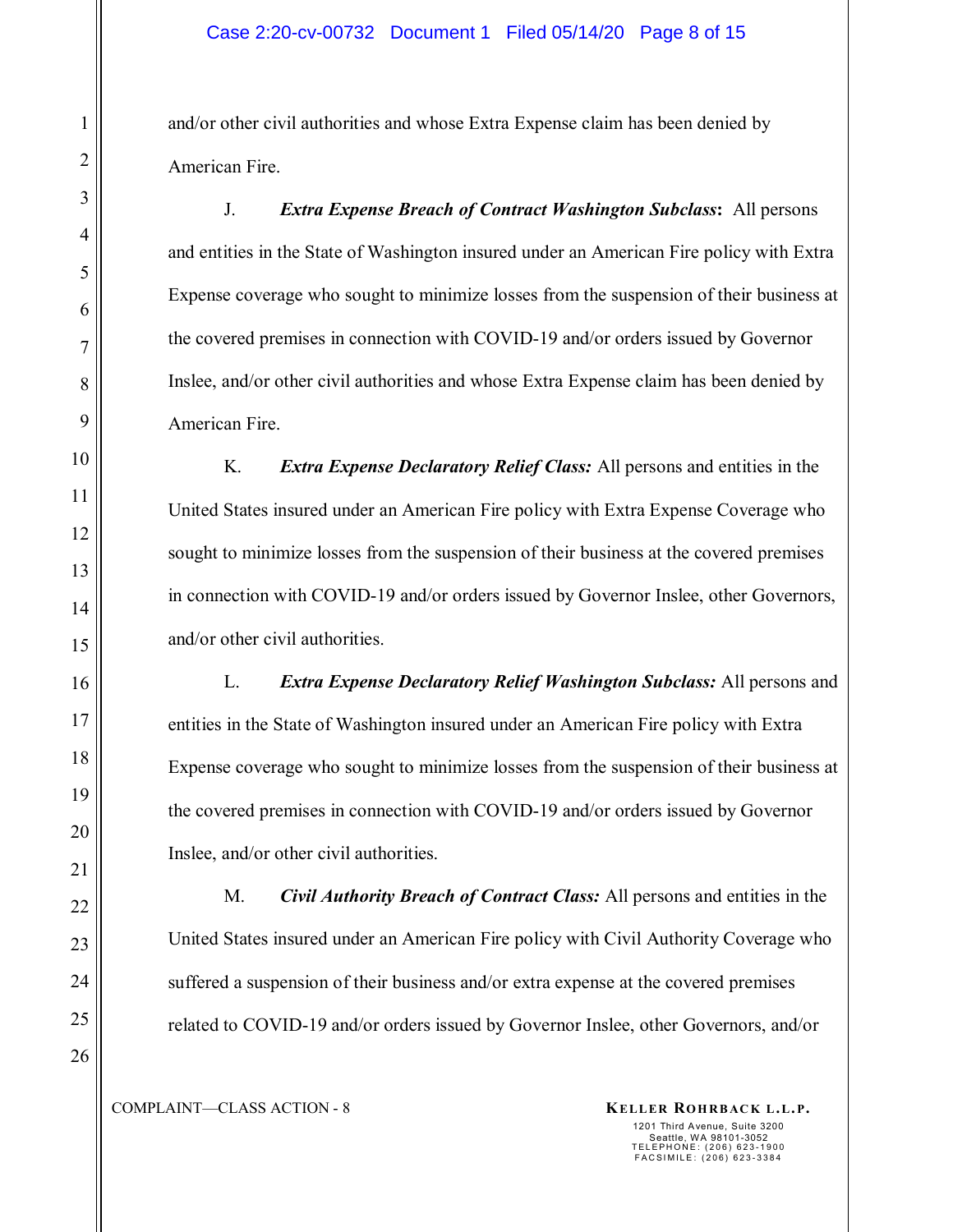other civil authorities and whose Civil Authority claim has been denied by American Fire.

N. *Civil Authority Breach of Contract Washington Subclass:* All persons and entities in the State of Washington insured under an American Fire policy with Civil Authority coverage who suffered a suspension of their business and/or extra expense at the covered premises related to COVID-19 and/or orders issued by Governor Inslee, and/or other civil authorities and whose Civil Authority claim has been denied by American Fire.

O. *Civil Authority Declaratory Relief Class:* All persons and entities in the United States insured under an American Fire policy with Civil Authority Coverage who suffered a suspension of their business at the covered premises related to COVID-19 and/or orders issued by Governor Inslee, other Governors, and/or other civil authorities.

P. *Civil Authority Declaratory Relief Washington Subclass:* All persons and entities in the State of Washington insured under an American Fire policy with Civil Authority coverage who suffered a suspension of their business at the covered premises related to COVID-19 and/or orders issued by Governor Inslee, and/or other civil authorities.

31. Excluded from the Classes are Defendant's officers, directors, and employees; the judicial officers and associated court staff assigned to this case; and the immediate family members of such officers and staff. Plaintiff reserves the right to amend the Class definitions based on information obtained in discovery.

32. This action may properly be maintained on behalf of each proposed Class under the criteria of Rule 23 of the Federal Rules of Civil Procedure.

COMPLAINT—CLASS ACTION - 9 **KELLER ROHRBACK L.L.P.**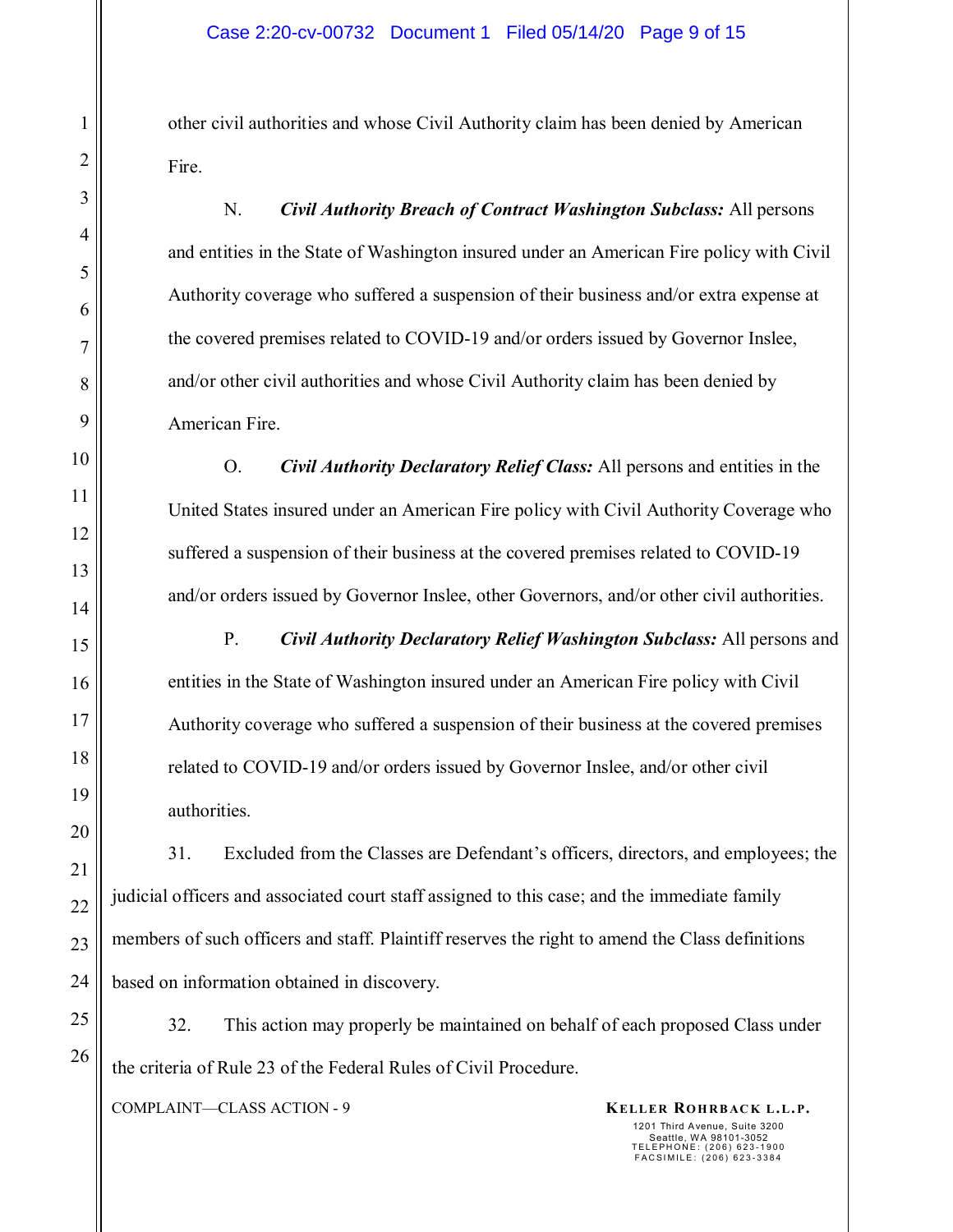#### Case 2:20-cv-00732 Document 1 Filed 05/14/20 Page 10 of 15

33. **Numerosity**: The members of the Class are so numerous that joinder of all members would be impractical. Plaintiff is informed and believes that the proposed Class contains thousands of members. The precise number of class members can be ascertained through discovery, which will include Defendant's records of policyholders.

34. **Commonality and Predominance**: Common questions of law and fact predominate over any questions affecting only individual members of the Class. Common questions include, but are not limited to, the following:

A. Whether the class members suffered covered losses based on common policies issued to members of the Class;

B. Whether American Fire acted in a manner common to the class and wrongfully denied claims for coverage relating to COVID-19 and/or orders issued by Governor Inslee, other Governors, and/or other civil authorities;

C. Whether Business Income Coverage in American Fire's policies of insurance applies to a suspension of business relating to COVID-19 and/or orders issued by Governor Inslee, other Governors, and/or other civil authorities;

D. Whether Extended Business Income Coverage in American Fire's policies of insurance applies to a suspension of business relating to COVID-19 and/or orders issued by Governor Inslee, other Governors, and/or other civil authorities;

E. Whether Extra Expense Coverage in American Fire's policies of insurance applies to efforts to minimize a loss at the covered premises relating to COVID-19 and/or orders issued by Governor Inslee, other Governors, and/or other civil authorities;

# 23 24 25 26

1

2

3

4

5

6

7

8

9

10

11

12

13

14

15

16

17

18

19

20

21

22

COMPLAINT—CLASS ACTION - 10 **KELLER ROHRBACK L.L.P.**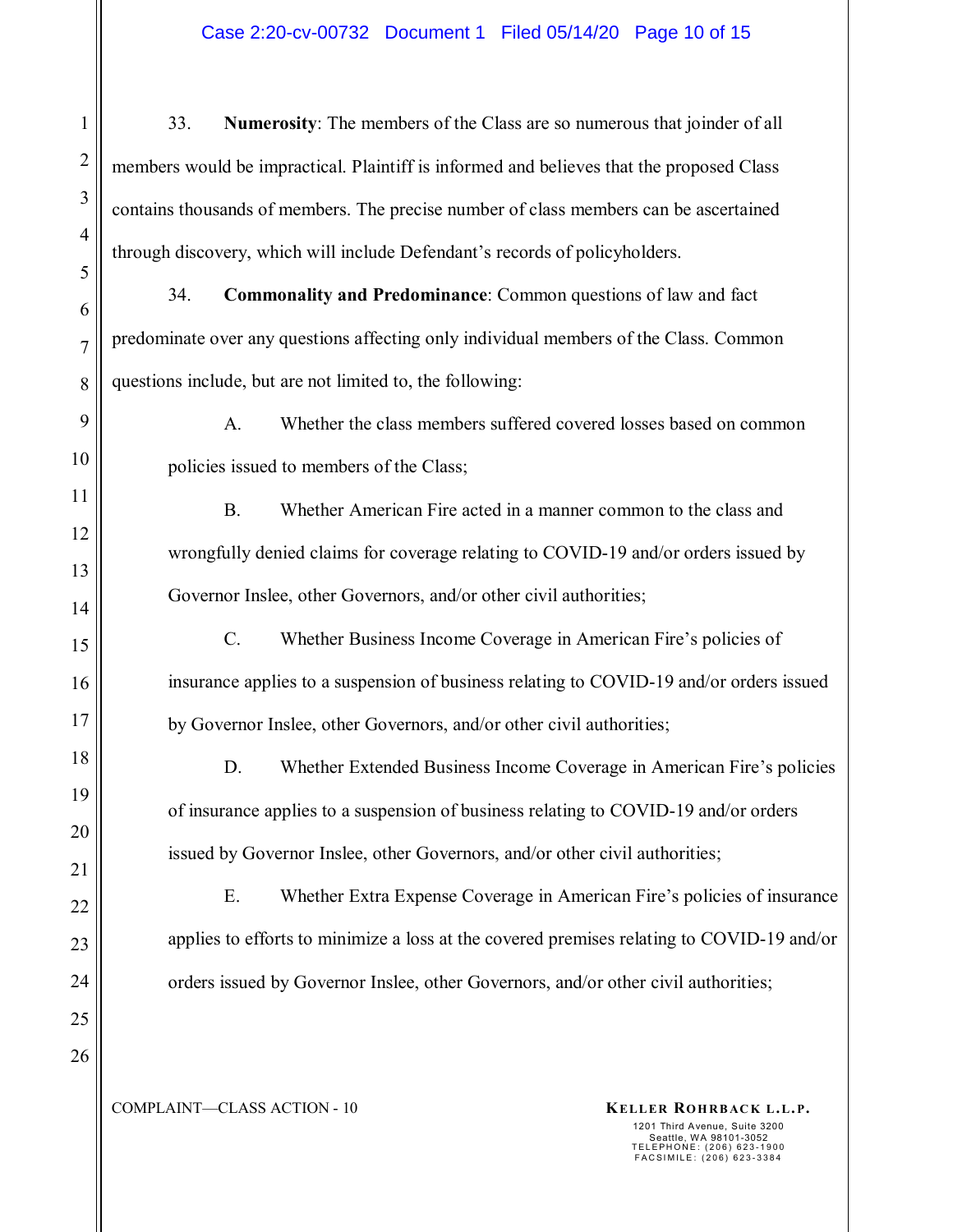F. Whether Civil Authority Coverage in American Fire's policies of insurance applies to a suspension of business relating to COVID-19 and/or orders issued by Governor Inslee, other Governors, and/or civil authorities;

G. Whether American Fire has breached its contracts of insurance through a blanket denial of all claims based on business interruption, income loss or closures related to COVID-19 and/or orders issued by Governor Inslee, other Governors, and/or other civil authorities;

H. Whether, because of Defendant's conduct, Plaintiff and the class members have suffered damages; and if so, the appropriate amount thereof; and

I. Whether, because of Defendant's conduct, Plaintiff and the class members are entitled to equitable and declaratory relief, and if so, the nature of such relief.

35. **Typicality**: Plaintiff's claims are typical of the claims of the members of the classes. Plaintiff and all the members of the classes have been injured by the same wrongful practices of Defendant. Plaintiff's claims arise from the same practices and course of conduct that give rise to the claims of the members of the Class and are based on the same legal theories.

36. **Adequacy**: Plaintiff will fully and adequately assert and protect the interests of the classes and has retained class counsel who are experienced and qualified in prosecuting class actions. Neither Plaintiff nor its attorneys have any interests contrary to or in conflict with the Class.

COMPLAINT—CLASS ACTION - 11 **KELLER ROHRBACK L.L.P.** 37. **Federal Rule of Civil Procedure 23(b)(1), the Risk of Inconsistent or Varying Adjudications and Impairment to Other Class Members' Interests**: Plaintiff seeks adjudication as to the interpretation, and resultant scope, of Defendant's policies, which are common to all members of the class. The prosecution of separate actions by individual members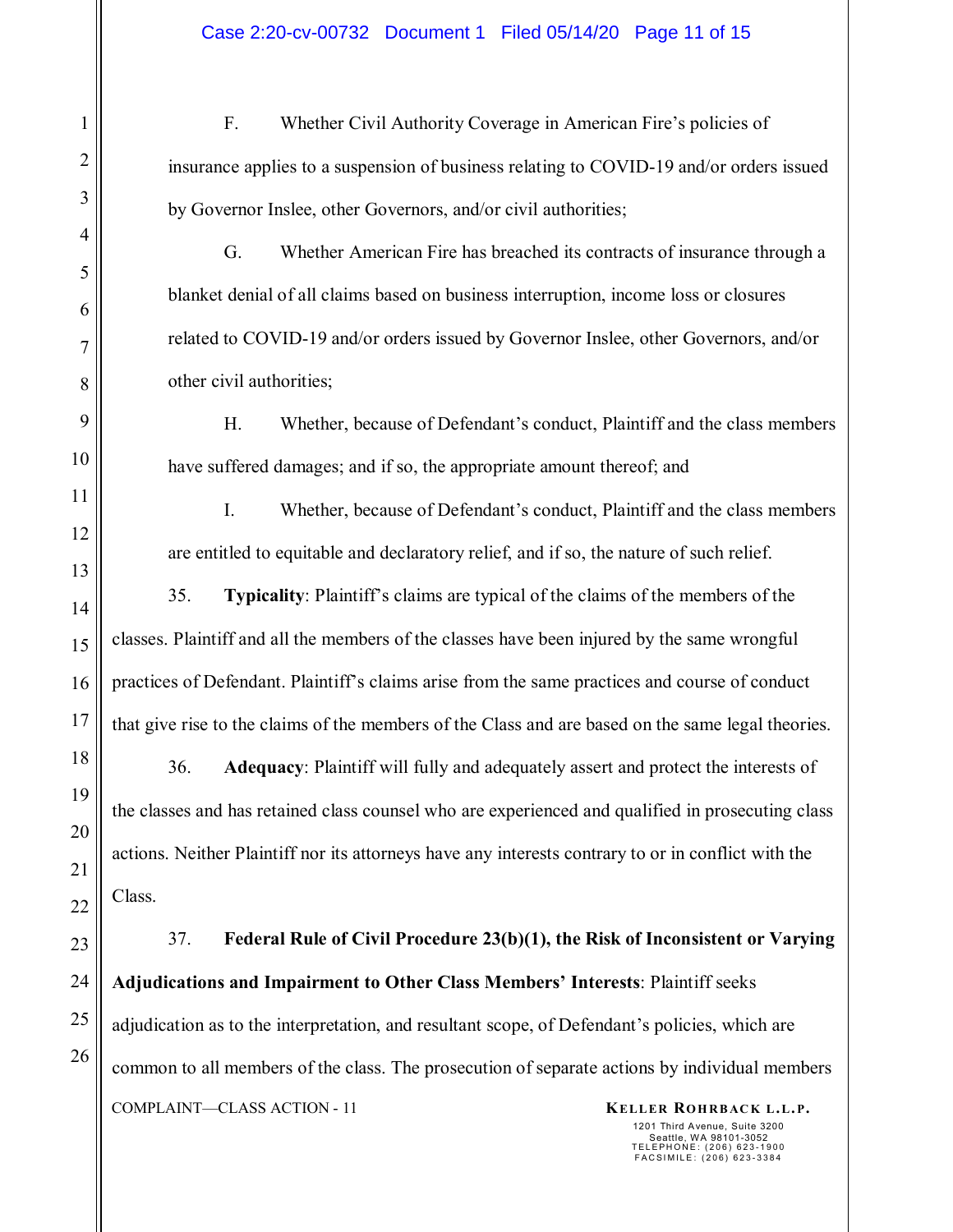of the classes would risk inconsistent or varying interpretations of those policy terms and create inconsistent standards of conduct for Defendant. The policy interpretations sought by Plaintiff could also impair the ability of absent class members to protect their interests.

38. **Federal Rule of Civil Procedure 23(b)(2), Declaratory and Injunctive Relief**: Defendant acted or refused to act on grounds generally applicable to Plaintiff and other members of the proposed classes making injunctive relief and declaratory relief appropriate on a classwide basis.

39. **Federal Rule of Civil Procedure 23(b)(3), Superiority**: A class action is superior to all other available methods of the fair and efficient adjudication of this lawsuit. While the aggregate damages sustained by the classes are likely to be in the millions of dollars, the individual damages incurred by each class member may be too small to warrant the expense of individual suits. Individual litigation creates a risk of inconsistent and/or contradictory decisions and the court system would be unduly burdened by individual litigation of such cases. A class action would result in a unified adjudication, with the benefits of economies of scale and supervision by a single court.

#### **VI. CAUSES OF ACTION**

### **Count One—Declaratory Judgment**

*(Brought on behalf of the Business Income Coverage Declaratory Relief Class, Business Income Coverage Declaratory Relief Washington Subclass, Extended Business Income Declaratory Relief Class, Extended Business Income Declaratory Relief Washington Subclass, Extra Expense Declaratory Relief Class, Extra Expense Declaratory Relief Washington Subclass, Civil Authority Declaratory Relief Class, and Civil Authority Declaratory Relief Washington Subclass)* 

40. Previous paragraphs alleged are incorporated herein.

COMPLAINT—CLASS ACTION - 12 **KELLER ROHRBACK L.L.P.**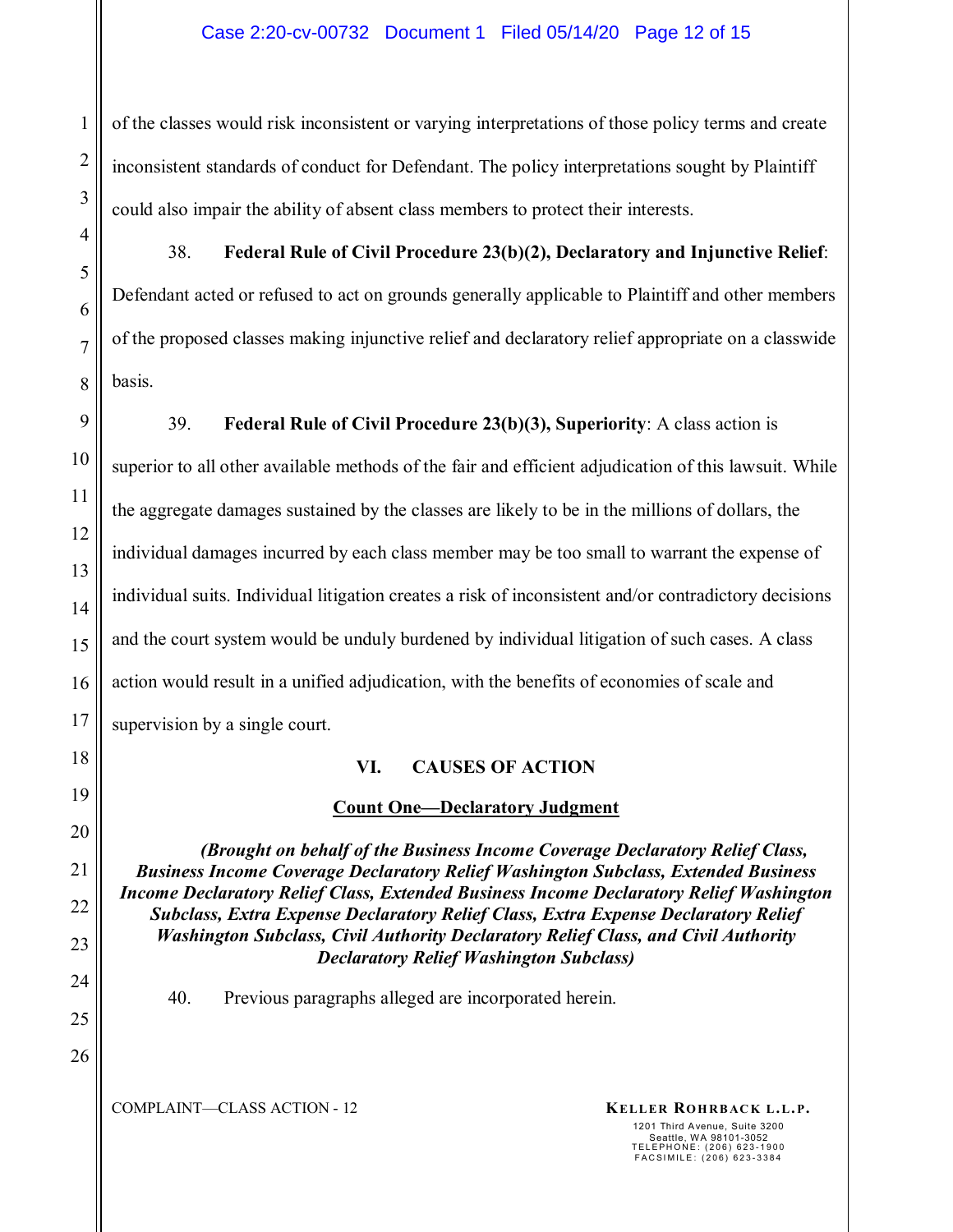41. This is a cause of action for declaratory judgment pursuant to the Declaratory Judgment Act, codified at 28 U.S.C. § 2201.

42. Plaintiff brings this cause of action on behalf of the Business Income Coverage Declaratory Relief Class, Business Income Coverage Declaratory Relief Washington Subclass, Extended Business Income Declaratory Relief Class, Extended Business Income Declaratory Relief Washington Subclass, Extra Expense Declaratory Relief Class, Extra Expense Declaratory Relief Washington Subclass, Civil Authority Declaratory Relief Class, and Civil Authority Declaratory Relief Washington Subclass.

43. Plaintiff seeks a declaratory judgment declaring that Plaintiff and class members' losses and expenses resulting from the interruption of their business are covered by the Policy.

44. Plaintiff seeks a declaratory judgment declaring that American Fire is responsible for timely and fully paying all such claims.

#### **Count Two—Breach of Contract**

*(Brought on behalf of the Business Income Coverage Breach of Contract Class, Business Income Coverage Breach of Contract Washington Subclass, Extended Business Income Breach of Contract Class, Extended Business Income Breach of Contract Washington Subclass, Extra Expense Breach of Contract Class, Extra Expense Breach of Contract Washington Subclass, Civil Authority Breach of Contract Class, and Civil Authority Breach of Contract Washington Subclass)*

45. Previous paragraphs alleged are incorporated herein.

46. Plaintiff brings this cause of action on behalf of the Business Income Coverage

Breach of Contract Class, Business Income Coverage Breach of Contract Washington Subclass,

Extended Business Income Breach of Contract Class, Extended Business Income Breach of

Contract Washington Subclass, Extra Expense Breach of Contract Class, Extra Expense Breach

1

2

3

4

5

6

7

8

9

10

11

12

13

14

15

16

17

18

19

COMPLAINT—CLASS ACTION - 13 **KELLER ROHRBACK L.L.P.**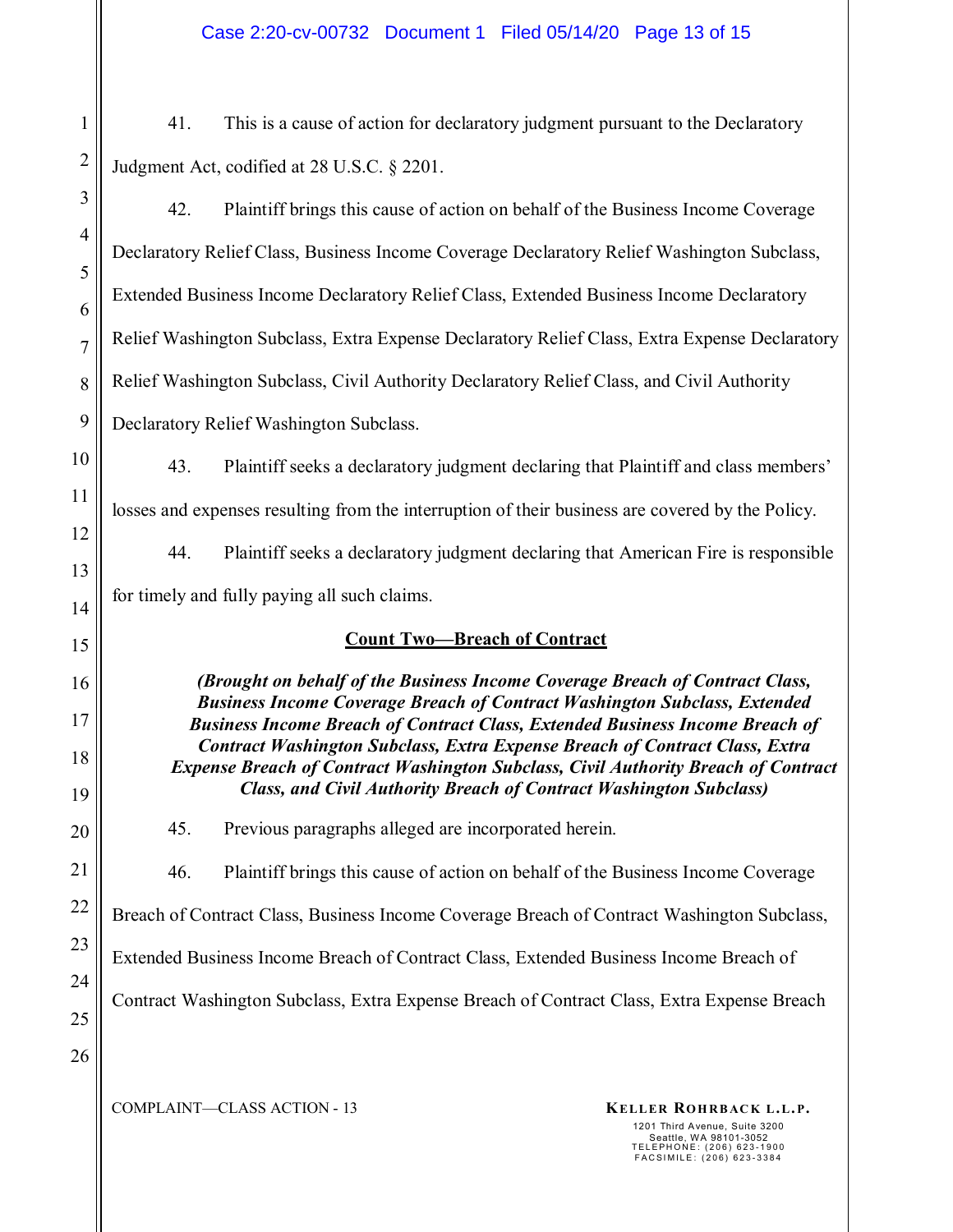#### Case 2:20-cv-00732 Document 1 Filed 05/14/20 Page 14 of 15

1 2 of Contract Washington Subclass, Civil Authority Breach of Contract Class and Civil Authority Breach of Contract Washington Subclass.

47. The Policy is a contract under which Plaintiff and the class paid premiums to American Fire in exchange for American Fire's promise to pay plaintiff and the class for all claims covered by the Policy.

48. Plaintiff has paid its insurance premiums.

49. American Fire denied coverage for Plaintiff's claim.

9 10 50. Upon information and belief, American Fire has denied, and will continue to deny coverage for other similarly situated policyholders.

51. Denying coverage for the claim is a breach of the insurance contract.

52. Plaintiff is harmed by the breach of the insurance contract by American Fire.

#### **VII. PRAYER FOR RELIEF**

1. A declaratory judgment that the policy or policies cover Plaintiff's losses and expenses resulting from the interruption of the Plaintiff's business related to COVID-19 and/or orders issued by Governor Inslee, other Governors, and/or other authorities.

2. A declaratory judgment that the defendant is responsible for timely and fully paying all such losses.

3. Damages.

3

4

5

6

7

8

11

12

13

14

15

16

17

18

19

20

21

22

23

24

25

26

4. Pre- and post-judgment interest at the highest allowable rate.

5. Reasonable attorney fees and costs.

6. Such further and other relief as the Court shall deem appropriate.

COMPLAINT—CLASS ACTION - 14 **KELLER ROHRBACK L.L.P.**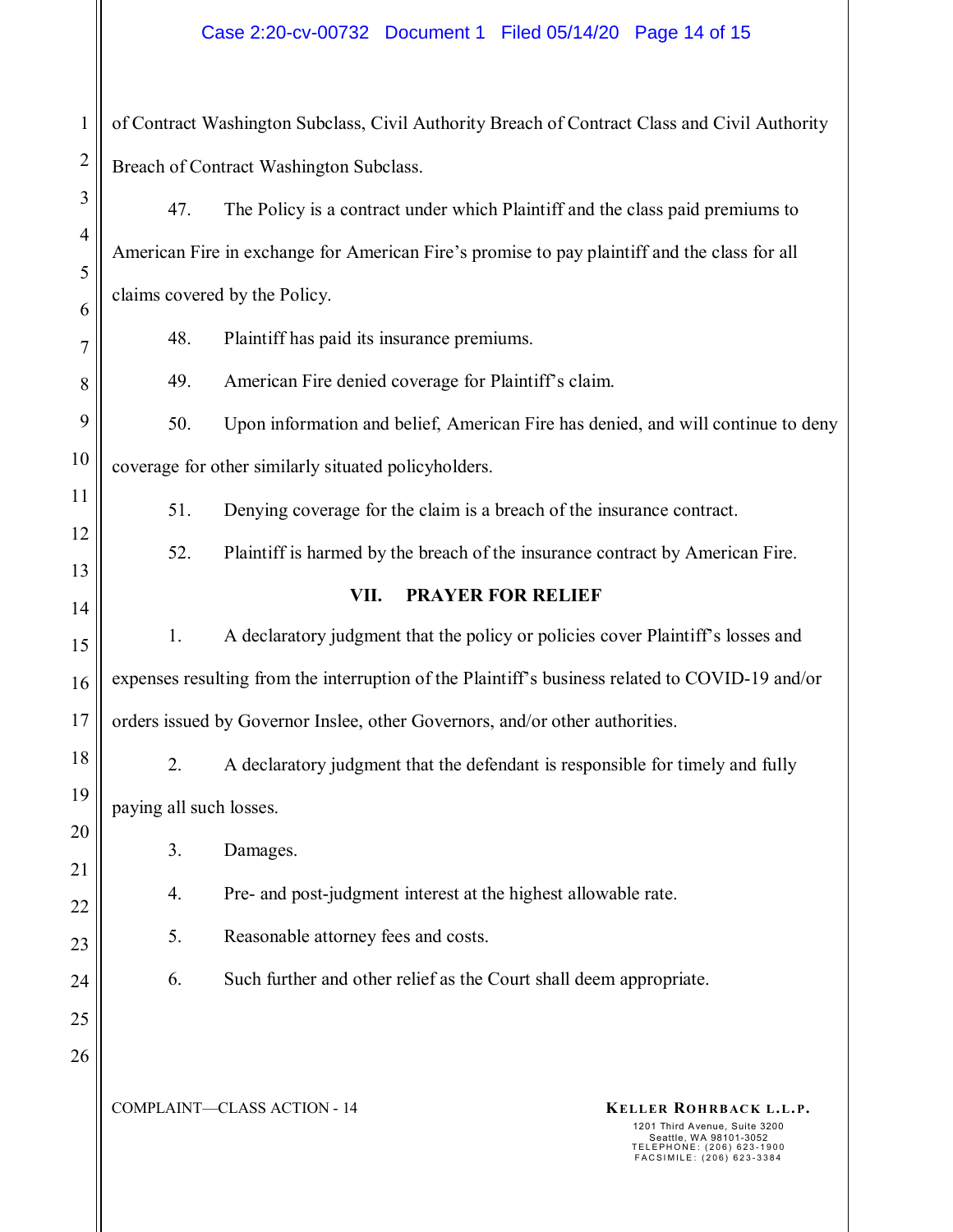|                | Case 2:20-cv-00732 Document 1 Filed 05/14/20 Page 15 of 15                                                                                                                        |  |  |  |  |  |  |  |  |
|----------------|-----------------------------------------------------------------------------------------------------------------------------------------------------------------------------------|--|--|--|--|--|--|--|--|
| 1              | <b>JURY DEMAND</b><br>VIII.                                                                                                                                                       |  |  |  |  |  |  |  |  |
| 2              | Plaintiff demands a jury trial on all claims so triable.                                                                                                                          |  |  |  |  |  |  |  |  |
| 3              |                                                                                                                                                                                   |  |  |  |  |  |  |  |  |
| $\overline{4}$ | DATED this 14th day of May, 2020.                                                                                                                                                 |  |  |  |  |  |  |  |  |
| 5              | KELLER ROHRBACK L.L.P.                                                                                                                                                            |  |  |  |  |  |  |  |  |
| 6              | By: <i>s/ Amy Williams-Derry</i><br>By: s/ Lynn L. Sarko                                                                                                                          |  |  |  |  |  |  |  |  |
|                | By: s/ Ian S. Birk                                                                                                                                                                |  |  |  |  |  |  |  |  |
| 7              | By: <i>s/ Gretchen Freeman Cappio</i>                                                                                                                                             |  |  |  |  |  |  |  |  |
| 8              | By: s/ Irene M. Hecht<br>By: s/Maureen Falecki                                                                                                                                    |  |  |  |  |  |  |  |  |
| 9              | By: s/Nathan L. Nanfelt                                                                                                                                                           |  |  |  |  |  |  |  |  |
| 10             | Amy Williams-Derry, WSBA #28711<br>Lynn L. Sarko, WSBA #16569                                                                                                                     |  |  |  |  |  |  |  |  |
| 11             | Ian S. Birk, WSBA #31431                                                                                                                                                          |  |  |  |  |  |  |  |  |
|                | Gretchen Freeman Cappio, WSBA #29576<br>Irene M. Hecht, WSBA #11063                                                                                                               |  |  |  |  |  |  |  |  |
| 12             | Maureen Falecki, WSBA #18569                                                                                                                                                      |  |  |  |  |  |  |  |  |
| 13             | Nathan Nanfelt, WSBA #45273                                                                                                                                                       |  |  |  |  |  |  |  |  |
| 14             | 1201 Third Avenue, Suite 3200<br>Seattle, WA 98101                                                                                                                                |  |  |  |  |  |  |  |  |
| 15             | Telephone: (206) 623-1900                                                                                                                                                         |  |  |  |  |  |  |  |  |
|                | Fax: (206) 623-3384<br>Email: awilliams-derry@kellerrohrback.com                                                                                                                  |  |  |  |  |  |  |  |  |
| 16             | Email: lsarko@kellerrohrback.com                                                                                                                                                  |  |  |  |  |  |  |  |  |
| 17             | Email: ibirk@kellerrohrback.com<br>Email: gcappio@kellerrohrback.com                                                                                                              |  |  |  |  |  |  |  |  |
| 18             | Email: ihecht@kellerrohrback.com                                                                                                                                                  |  |  |  |  |  |  |  |  |
| 19             | Email: mfalecki@kellerrohrback.com                                                                                                                                                |  |  |  |  |  |  |  |  |
| 20             | Email: nnanfelt@kellerrohrback.com                                                                                                                                                |  |  |  |  |  |  |  |  |
| 21             | By: <i>s/ Alison Chase</i>                                                                                                                                                        |  |  |  |  |  |  |  |  |
| 22             | Alison Chase, pro hac vice forthcoming                                                                                                                                            |  |  |  |  |  |  |  |  |
|                | 801 Garden Street, Suite 301<br>Santa Barbara, CA 93101                                                                                                                           |  |  |  |  |  |  |  |  |
| 23             | Telephone: (805) 456-1496                                                                                                                                                         |  |  |  |  |  |  |  |  |
| 24             | Fax: (805) 456-1497<br>Email: achase@kellerrohrback.com                                                                                                                           |  |  |  |  |  |  |  |  |
| 25             | <b>Attorneys for Plaintiff</b>                                                                                                                                                    |  |  |  |  |  |  |  |  |
| 26             |                                                                                                                                                                                   |  |  |  |  |  |  |  |  |
|                | 4836-9071-2764, v. 1                                                                                                                                                              |  |  |  |  |  |  |  |  |
|                | <b>COMPLAINT-CLASS ACTION - 15</b><br>KELLER ROHRBACK L.L.P.<br>1201 Third Avenue, Suite 3200<br>Seattle, WA 98101-3052<br>TELEPHONE: (206) 623-1900<br>FACSIMILE: (206) 623-3384 |  |  |  |  |  |  |  |  |
|                |                                                                                                                                                                                   |  |  |  |  |  |  |  |  |